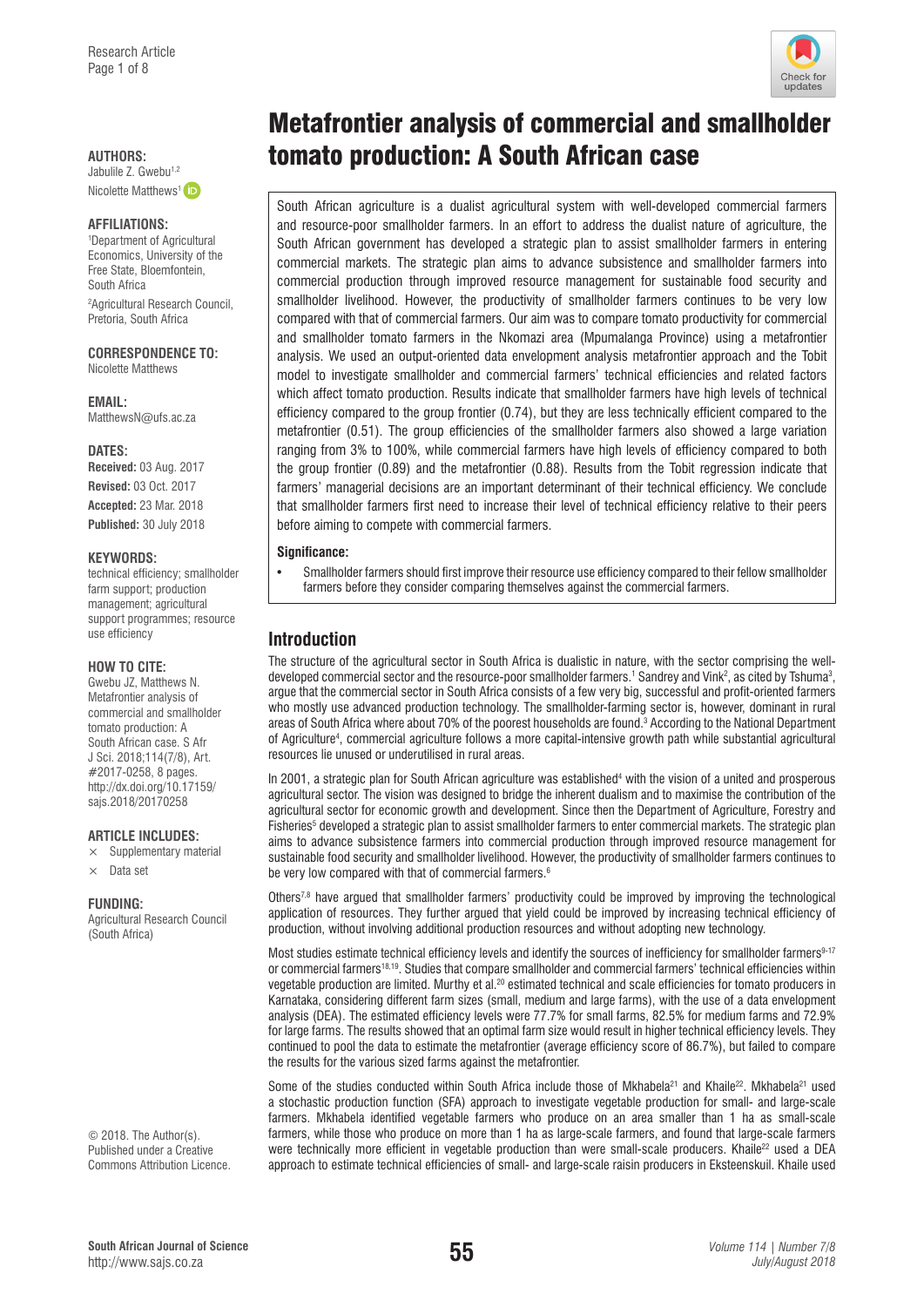separate optimisations to estimate technical efficiencies for smalland large-scale producers and also found large-scale producers to be more efficient than small-scale producers. The main drawback of the abovementioned studies is that they failed to account for differences in production technology when comparing the production systems. Chen and Song23 stated that differences in farming technologies could change the production frontier. Therefore, technical efficiencies from different production frontiers are not comparable. The metafrontier model<sup>24</sup> makes it possible to calculate comparable technical efficiencies for agricultural farms that operate under different technologies.

The main aim of this study was to compare tomato productivity of commercial and smallholder tomato farmers in the Nkomazi area, Mpumalanga, using a metafrontier analysis. Smallholder and commercial farmers in Nkomazi operate under different production environments, using different technologies to produce tomatoes. Information on commercial and smallholder farmers' production efficiency can help identify strategies to move smallholder farmers into commercial markets.

For this study, smallholder farmers were defined by their limited resource endowment compared to other farmers in the agricultural sector. These farmers were classified as farmers who produced on a very small piece of land, relied mostly on family labour, and produced primarily for home consumption. Commercial farmers produced primarily for a market, had access to productivity-improving resources, and used hired labour.

# **Data and procedures**

The data for the research were collected from smallholder and commercial tomato farmers in the Nkomazi local municipality located in the Mpumalanga Province of South Africa. Data were collected with the use of a structured questionnaire. Personal interviews were conducted with farmers during May/June 2015 for the 2014/2015 tomato production season. The study was approved by the Ethics Committee of the Faculty of Natural and Agricultural Sciences of the University of the Free State (UFS-HSD2018/0934).

#### *Study area*

The Nkomazi region is known for its dual agriculture system which consists of commercial and smallholder farming. The area has also been described to be among the areas with the highest agricultural potential in South Africa.25 The local municipality is situated within the eastern part of the Ehlanzeni District municipality. The Nkomazi region experiences frost-free winters with an average minimum temperature of about 8 °C, which allows production of vegetables and subtropical fruit.<sup>26</sup> The municipality falls within the summer rainfall region with the rainy season normally lasting from October to March. The estimated mean rainfall for the municipal area varies between approximately 500 mm and 1 600 mm per annum.27 Summers are very hot and humid with an average maximum temperature of about 33 °C.<sup>26</sup> The extreme maximum temperature is 41.7 °C and the extreme minimum -2.0 °C. The climatic conditions of Nkomazi are suitable for tomato production as tomatoes are a warm season crop that is sensitive to frost. The study area was chosen because of its distinctiveness with regard to agricultural potential. Moreover, the Nkomazi area, known as Malelane, is the main area of tomato production in Mpumalanga.

#### *Sampling procedure and data collection*

A total of 102 tomato farmers were purposively selected and interviewed using a structured questionnaire. The group of sampled farmers consisted of 65 smallholder and 38 commercial farmers. After outliers were removed from the data the sample size was reduced to a total of 87 farmers of which 52 were smallholder farmers and the remaining 35 were commercial farmers. Production data collected with the questionnaire were the amount of tomatoes produced (kg/ha), fertiliser use (kg/ha), water use (number of irrigations in a season), seedlings (number of seedlings/ha), labour used (man-days/ha), and the amount of land used for tomato production (ha). The questionnaire also covered socio-economic, institutional and management factors, which were hypothesised to influence technical efficiency of farmers.

#### *Theoretical framework*

#### Specifying the production frontier

Others28-30 have used both parametric and non-parametric methods to estimate technical efficiency. Both the parametric and non-parametric approaches share a common objective in that a benchmark needs to be identified to test the performance of the rest against that of the best.31 The commonly used methods or models for measuring technical efficiency are the stochastic production function and DEA. The former uses econometric methods whereas the latter uses linear programming techniques.28 As the stochastic production function and DEA use different methods to fit or determine the frontier, they accommodate differently for random noise and for flexibility in the structure of production technology.32

Although both techniques have their advantages and disadvantages, DEA was used in the current study because it does not require specification of a production function and therefore avoids model misspecification.33 Because the aim of this study was to investigate smallholder and commercial tomato production using current input levels, an outputorientated variable-returns-to-scale model was used to estimate technical efficiency. The output-oriented model allows for the expansion of the amount of tomatoes produced without increasing resource use. The linear programming models for both smallholder and commercial farmers were solved separately using the Benchmarking Package<sup>34</sup> of R<sup>35</sup>. The DEA model used to determine farmers' technical efficiency was specified as follows:

| $Max_{\theta_{ik,\lambda_{ik}}}$ $\theta_{ik}$   |            |
|--------------------------------------------------|------------|
| s.t. $\theta_{ik} y_{ik} - Y_k \lambda_j \leq 0$ |            |
| $X_{k} \lambda_{i} - X_{ik} \leq 0$              | Equation 1 |
| $\sum_i \lambda_i = 1$                           |            |
| $\lambda_i \geq 0$                               |            |
|                                                  |            |

where  $\theta_{ik}$  is the estimated technical efficiency that shows by how much the output  $(y)$  of the *i*th farm in the group *k* frontier (smallholder or commercial group) can increase using the same level of inputs  $(x)$ ;  $y_{ik}$ is a vector (*m* x 1) of tomato output produced by the *i*th farm in group *k*;  $x_{ik}$  is a vector (*k* x 1) of inputs used by the *i*th farm in group *k*;  $Y_{k}$  is the tomato output matrix (*n* x *m*) for all  $L_k$  tomato farms in group *k*;  $X_k$ is the tomato input matrix ( $n \times k$ ) for the  $L_k$  tomato farm in group  $k$ ; and  $\lambda_i$  is a multiplier weight used to weight the input–output decisions of a farmer. The restriction  $\sum_i \lambda_i = 1$  allows variable returns to scale. Because Equation 1 estimates output efficiency, the estimated measure of technical efficiency (*θik*) ranges from one to infinity. From this score, the technical efficiency of each farmer in each group is estimated as:

#### $TE^k = \frac{1}{\beta}$ *<u>Equation 2</u>*

where *TE*<sup>k</sup> defines a technical efficiency score that varies between zero and one. Values of the efficiency score (Equation 2) less than one indicate that output could increase through efficiency gains, without changing the levels of the inputs. The DEA model is estimated *k* times (once for smallholder and once for commercial tomato farmers), because the smallholder and commercial farmers use heterogeneous technologies. Smallholder and commercial tomato farmers are distinct from one another, because they face different constraints, have different resource endowments, and different opportunities for growth. As a result, the estimated technical efficiencies of heterogeneous groups cannot be compared. The performance of the smallholder and commercial tomato farmers can only be compared when taking the metafrontier as a reference.

#### Specifying the metafrontier to estimating technical efficiencies

Comparison of *TE*<sup>k</sup> estimated in Equation 2 could be misleading as the smallholder and commercial farmers do not use the same technology. Therefore, we applied a metafrontier approach to compare technical efficiency of smallholder and commercial farmers. A convex metafrontier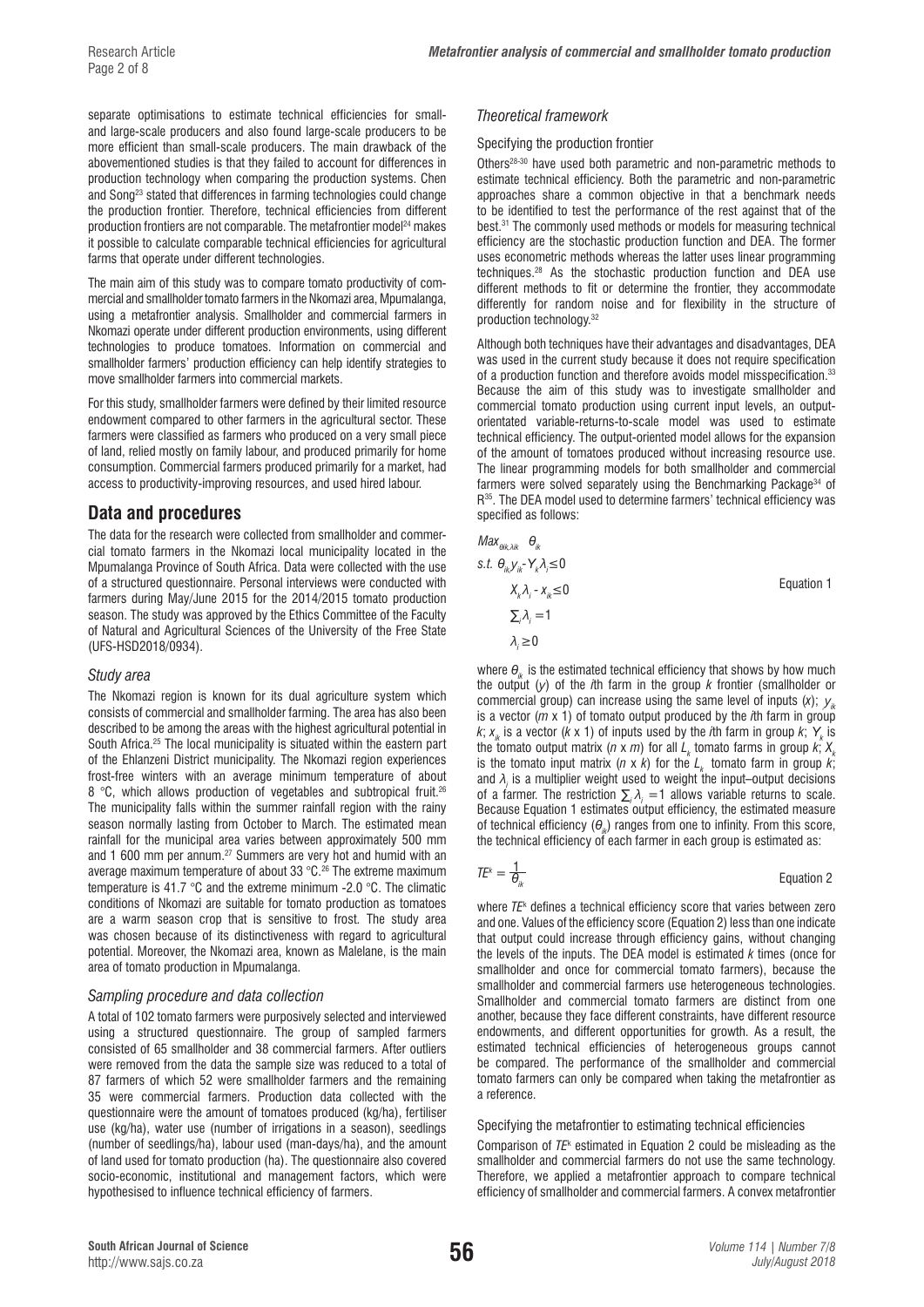was fitted using the pooled data (L  $= \Sigma_{\rm k} L_{\rm k}$  farms) to estimate the farmers' technical efficiencies relative to a common benchmark (the metafrontier). The linear programming model for the pooled data solved using the Benchmarking Package<sup>34</sup> of  $R^{35}$  was specified as:

$$
Max_{w,i,\lambda} W_i
$$
  
s.t.  $W_i b_i - B\lambda_i \le 0$ ,  
 $A\lambda_i - a_i \le 0$ ,  
 $\sum_i \lambda_i = 1$   
 $\lambda_i \ge 0$ 

where  $W_{i}$  is the technical efficiency estimated for every tomato farmer in the pooled sample;  $b_{i}$  represents the  $M$  x 1 vector of output produced by the *i*th farm;  $a_i$  represents the *N* x 1 vector of inputs used by the *i*th farm; *B* represents the *M* x *L* matrix of output produced for all *L* farms; and *A* represents the *N* x *L* matrix of inputs used by all *L* farms. The metafrontier DEA model follows the same mathematical approach as the group frontiers, with only the size of decision-makers (*L*) changing. Equation 4 was used to estimate the technical efficiencies relative to the metafrontier (*TE\** ):

$$
TE^* = \frac{1}{W_i}
$$
 Equation 4

The metafrontier will never be below the group frontiers; hence, it captures the unrestricted technology set by enveloping the group frontiers.<sup>36</sup> This implies that even if farmers are technically efficient compared with their own peers in group *k*, they are not necessarily efficient when assessed against the metafrontier.

### Specifying the inefficiency model

James Tobin first introduced the Tobit regression model in 1958.<sup>37</sup> The Tobit regression is a censored regression model. A censored model implies that the dependent variable is limited by a maximum or minimum value or both.38 A Tobit model is preferred for cases in which the dependent variable is restricted in some way.39 The estimated technical efficiency score is a censored variable with a lower limit of zero (0) and an upper limit of one (1), therefore the Tobit regression model is well suited to estimate the factors affecting farmers' sources of efficiency. The Tobit regression model has also been used in a number of studies<sup>25,40-44</sup> to determine the factors affecting variation in technical efficiency of farmers.

In the current study, a Tobit model was used to identify sources of variation in technical efficiency for smallholder and commercial tomato farmers. For both regression models, the selected variables were regressed against the technical efficiency scores obtained with Equation 2. The Tobit regression model used to determine the factors that improved the efficiency levels of the smallholder and commercial tomato farmers were specified as:

$$
T E^k = \delta_0 + \sum_{i=1}^{10} \delta_i Z_i + \varepsilon_i
$$

Equation 5

where *TEk* is the technical efficiency score estimated for farmer *i* in group *k* using Equation 2;  $\delta_{_0}$  is the constant term;  $\delta_{_i}$  is the vector of unknown parameters to be estimated; Z<sub>,</sub>represents the variable that may influence the efficiency; and  $\varepsilon_{_{l}}$  is the error term. The Tobit models were estimated using Stata.45

# *Empirical application*

#### Estimating efficiencies

The group frontiers (smallholder and commercial) and the metafrontier were estimated with the use of the production information obtained with the structured questionnaire. The output variable used in the DEA was tomato output measured in tonne/ha. While the input variables consisted of farmers' fertiliser use (measured in kg/ha), number of seedlings planted on a hectare of land (#seedlings/ha), and area under tomato production (ha). Farmers were also asked to indicate the volume of water used for irrigation during the production season.

However, because farmers did not know the actual volume of irrigation water applied (mm), they were asked to indicate the number of irrigation sessions during the production season (#irri/season). Farmers were also asked to indicate the number of labourers employed during the production season. Typically smallholder farmers rely on family labour to produce crops while commercial farmers use hired labour. In this study, both family labour and hired labour were considered for the estimation of the technical efficiencies of tomato farmers. Although the farmers who used family labour did not necessarily pay for labour, there was still an opportunity cost for the family labour (i.e. missed opportunity to increase off-farm income). Furthermore, these farmers still had nonfamily members who assisted with production activities. As few farmers' knew how many hours of labour were spent on tomato production, they were asked to indicate labour use in terms of man-days used to produce tomatoes (man-days/ha). The average, standard deviation, minimum and maximum amounts of tomatoes produced and inputs used by smallholder and commercial tomato farmers are presented in Table 1.

The data showed that smallholder farmers used on average 197 kg/ha of fertiliser, 26 irrigation sessions in a season, 8975 seedlings/ha, 755 mandays/ha and 0.3 ha to produce 5 tonnes of tomatoes on a hectare. Commercial farmers used 412 kg/ha of fertiliser, 21 irrigation sessions, 20 170 seedlings/ha, 336 man-days/ha to produce 96 t/ha on 5 ha of land. Data indicated that commercial farmers used more fertiliser, seedlings and land to produce more tomatoes. More importantly, the commercial farmers used fewer irrigation sessions and less labour to produce more tomatoes compared to the smallholder farmers. The reader is reminded that irrigation is measured as the number of irrigation sessions during a production season and not volume of irrigation water applied. Investigation of the farmers' irrigation practices revealed that smallholder farmers used predominantly watering cans and buckets to water tomato plants and irrigated the plants when the crop or soil appeared dry, whereas the commercial farmers used irrigation technology (e.g. drip irrigation) and a fixed irrigation schedule. The commercial farmers indicated that they irrigated tomato plants every 3–4 days. It is therefore possible that the smallholder farmers applied water every day or every other day, resulting in a higher number of irrigation sessions compared to those of the commercial farmers.

### Explaining technical inefficiencies

The questionnaire included questions on socio-economic, institutional and management factors that were hypothesised to affect the farmers' level of technical efficiency. These variables were regressed against the technical efficiency scores estimated with Equation 2. Because the smallholder and commercial farmers were dealt with separately in the estimation of the efficiencies, two regressions were estimated to explain the sources of inefficiencies. The hypothesised variables, the description of the explanatory variables, and the expected relationship to technical efficiency are given in Table 2.

The socio-economic variables considered in this study included education, experience in tomato production, gender of farm manager (decision-maker), and access to off-farm income. Education and experience were included as continuous variables for which the farmer indicated their age and experience in tomato production in years. Gender of the farm manager was a binary variable, for which 1 indicated male and 0 indicated female. Farmers were asked to indicate if they had access to off-farm income, for which 1 indicated access and 0 no access. The sources of off-farm income were government grants and money sent home by family members who worked in nearby towns or cities.

The farmers were also asked to indicate if they produced tomatoes on rented (coded as a 1) or owned land (0). The expectation was that farmers who used rented land would aim to increase farm profit through better management of resources, in other words that they would aim to maximise technical efficiency. To determine farmers' management practices, farmers were asked to indicate the number of times they applied fertiliser and if they had access to sufficient irrigation water (sufficient water indicated by a 1) to fulfil the crop water requirement. Farmers were also asked to indicate if they used advanced irrigation technologies (1 for drip irrigation) that would increase water use efficiency.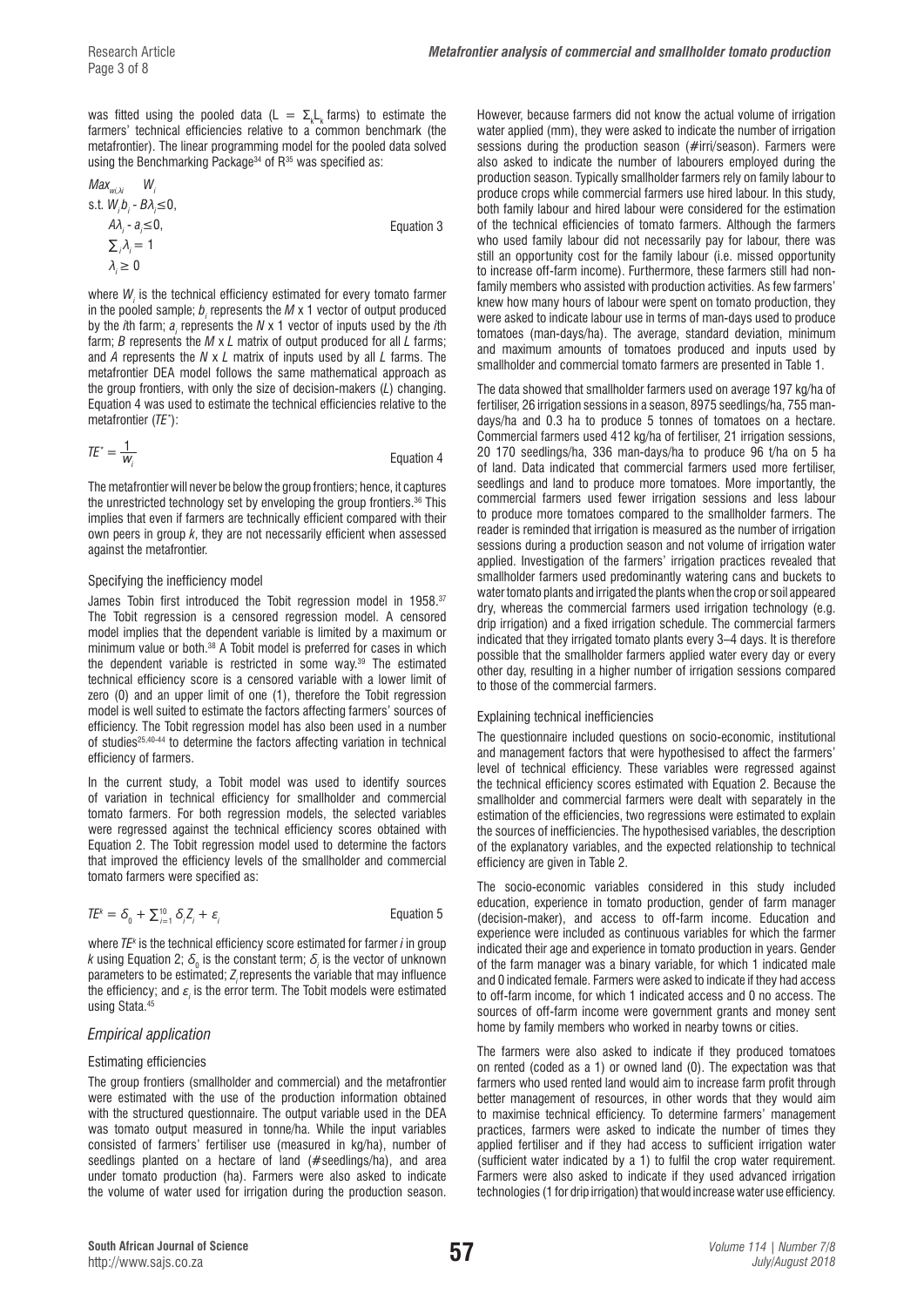#### **Table 1:** Average, standard deviation (s.d.), minimum (min) and maximum (max) tomato output and inputs used in estimation of technical efficiency

| <b>Variable</b>            | Unit          | <b>Smallholder farmers</b> |      |      | <b>Commercial farmers</b> |         |      |            |        |
|----------------------------|---------------|----------------------------|------|------|---------------------------|---------|------|------------|--------|
|                            |               | Average                    | s.d. | Min  | <b>Max</b>                | Average | s.d. | <b>Min</b> | Max    |
| Tomato output <sup>+</sup> | t/ha          | 5                          | 5    | 0.33 | 29                        | 96      | 17   | 67         | 128    |
| Fertiliser <sup>+</sup>    | kg/ha         | 197                        | 78   | 0    | 340                       | 412     | 71   | 250        | 590    |
| Water <sup>+</sup>         | #irri/season  | 26                         | 9    | 14   | 44                        | 21      | 4    | 12         | 30     |
| Seedlings <sup>+</sup>     | #seedlings/ha | 8975                       | 2821 | 5400 | 18 000                    | 20 170  | 3042 | 16 000     | 28 000 |
| Labour <sup>+</sup>        | man-days/ha   | 755                        | 300  | 390  | 1560                      | 336     | 55   | 233        | 420    |
| Land                       | ha            | 0.3                        | 0.2  | 0.1  |                           | 5       | 1.34 | 3          | 7      |

*† Values were rounded to the closest whole number*

#### **Table 2:** Description of the production variables and their expected signs

| Variable                                      | <b>Description</b>                                                       | <b>Expected sign</b> |
|-----------------------------------------------|--------------------------------------------------------------------------|----------------------|
| Socio variables                               |                                                                          |                      |
| $Z_i$ = education                             | Years of formal education of farmers                                     | $^{+}$               |
| $Z_2$ = experience                            | Years of experience in tomato production                                 | $^{+}$               |
| $Z_3$ = gender                                | Farmer's gender, 1 if male, 0 if female                                  | $^{+}$               |
| $Z_a$ = off-farm income                       | 1 if farmer received off-farm income, 0 otherwise                        | $^{+}$               |
| Institutional variable                        |                                                                          |                      |
| $Z_{\rm s}$ = rental land                     | 1 if farmer rented the farmland, 0 otherwise                             | $^{+}$               |
| <b>Management variables</b>                   |                                                                          |                      |
| $Z_{\rm s}$ = frequent fertiliser application | Number of fertiliser applications per season                             | $^{+}$               |
| $Z_7$ = access to sufficient irrigation water | 1 if the farmer had access to sufficient irrigation water, 0 otherwise   | $^{+}$               |
| $Z_{\rm s}$ = use drip irrigation             | 1 if the farmer used drip irrigation method, 0 otherwise                 | $^{+}$               |
| $Z_{0}$ = timely planting                     | 1 if farmer planted at the beginning of the planting season, 0 otherwise | $^{+}$               |
| $Z_{10}$ = staking                            | 1 if the farmer practised staking, 0 otherwise                           | $^{+}$               |

Most smallholder farmers used either buckets or cans and flood irrigation to irrigate tomatoes. The farmers were therefore not certain whether they provided the crop with adequate water, which could have affected the amount of tomatoes produced. The presence of a more advanced irrigation technology was therefore expected to increase technical efficiency.

Farmers were asked to indicate if they were able to plant tomatoes in a timely manner (1 indicated ability to plant in a timely manner and 0 not). Lastly, farmers were asked to indicate if they used staking to reduce the occurrence of tomato diseases and pests (1 indicated the use of staking, 0 otherwise). It was expected that the use of staking would increase tomato production and thereby increase technical efficiency.

# **Results and discussion**

#### *Technical efficiency of the group frontiers*

The technical efficiency scores of the smallholder and commercial tomato farmers are presented in Figure 1 as a cumulative density function (CDF).<sup>46</sup>



**Figure 1:** Cumulative probability of smallholder and commercial tomato farmers' technical efficiency scores.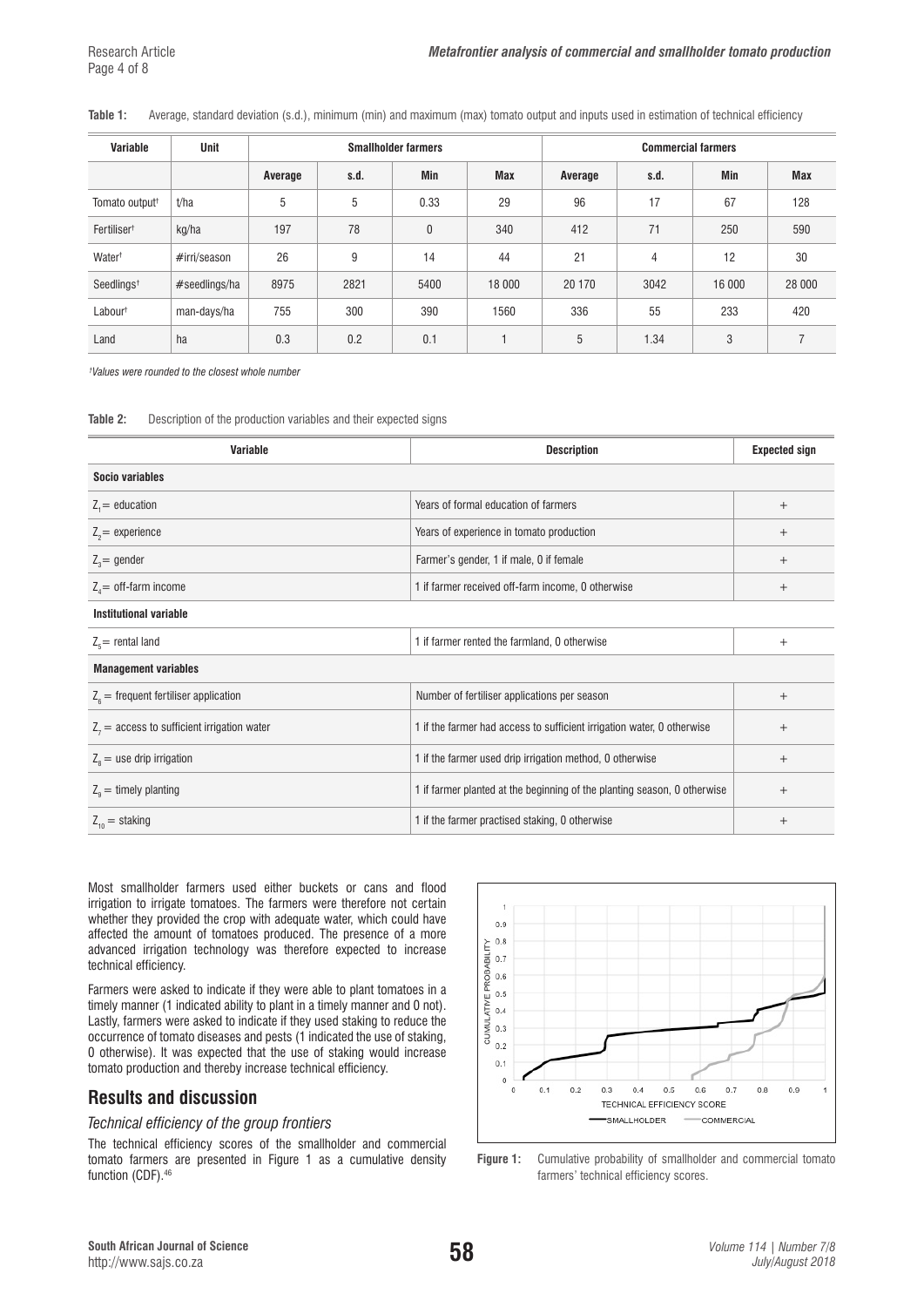The CDF indicated the technical efficiency scores as a continuous distribution that could be investigated. The CDF indicated that technical efficiencies of smallholder tomato farmers ranged from 3% to 100%. The difference between the lowest and the highest efficiency scores indicated that resource use efficiency differed greatly among smallholder tomato farmers. The estimated average technical efficiency score of smallholder tomato farmers was 74%, with a standard deviation of 35%. The average efficiency score revealed that smallholder tomato farmers had the potential to increase tomato output by 26% (1-0.74) using their current farm resources and technologies. About half (52%) of the smallholder farmers operated on the efficiency frontier ( $TE=1$ ) while the remaining 48% operated under the efficiency frontier (TE<1).

Surprisingly, only 43% of the commercial farmers operated on the frontier while the majority (57%) were not operating on the efficiency frontier. However, the variation in the estimated efficiency scores for the commercial farmers was low, with an average of 89% and a standard deviation of 13%. In addition, a staggering 95% of the commercial farmers had a technical efficiency score above 60%, while only 70% of the smallholder farmers had technical efficiency scores above 60%.

The average technical efficiency scores of smallholder (74%) and commercial farmers (89%) were higher than the respective 69% and 65% reported by Enwerem and Ohajianya<sup>47</sup> for rice farmers in Nigeria. Mburu et al.48 in their analysis of economic efficiency of wheat farmers in Kenya found slightly higher technical efficiency scores for smallholder (85%) and large-scale (91%) farmers. Similarly, Khaile<sup>22</sup> also found that commercial raisin farmers in Eksteenskuil, South Africa, were more technically efficient (85%) than the smallholder raisin farmers (81%). About half of the smallholder and commercial tomato farmers in this study were thus technically inefficient based on their estimated

group frontiers, meaning that both groups could improve their resource use decisions.

#### *Factors influencing technical efficiency in tomato production*

In order to improve performance, tomato farmers must know what to change or increase in order to increase efficiency. The results for the factors that influenced technical efficiency of smallholder and commercial farmers are presented in Table 3. Results for the smallholder farmers indicated that education, off-farm income, rental land, frequency of fertiliser application, use of drip irrigation and staking of tomatoes had a significant effect on technical efficiency. Increased levels of education resulted in a significant increase (*p*<0.05) in smallholder tomato production. Results were consistent with those of Itam et al.<sup>49</sup> and Chepng'etich et al.<sup>30</sup> who found that smallholder farmers' with a higher level of education were more technically efficient than uneducated farmers. Formal education increased farmers' ability to investigate and adopt new technology, which tended to move farmers closer to the frontier. Similar to the results for commercial farmers, smallholder farmers' efficiency was increased by the availability of off-farm income (*p*<0.01) and the use of rental land (*p*<0.01). Again, farmers who had access to off-farm income were better able to obtain improved production inputs and to obtain these inputs in a timely manner. The use of rental land to produce crops indicated that the farmers were not interested in producing for home consumption alone. These farmers would therefore have been interested in increasing the returns they received from renting production land, and therefore it was expected that the renting of agricultural land was associated with more efficient farmers. An increase in the frequency of fertiliser application significantly increased  $(p<0.05)$ the efficiency of smallholder tomato production. This result indicates that smallholder farmers who applied fertiliser more often during tomato production were more technically efficient.

**Table 3:** Factors influencing technical efficiency for smallholder and commercial tomato farmers

|                                     |                    | <b>Smallholder</b> |                    | <b>Commercial</b>  |       |                    |  |
|-------------------------------------|--------------------|--------------------|--------------------|--------------------|-------|--------------------|--|
| Variable                            | <b>Coefficient</b> | s.e.               | <b>Probability</b> | <b>Coefficient</b> | s.e.  | <b>Probability</b> |  |
| <b>Socio variables</b>              |                    |                    |                    |                    |       |                    |  |
| Education                           | $0.016**$          | 0.007              | 0.028              | $-0.001$           | 0.003 | 0.555              |  |
| Experience                          | 0.009              | 0.006              | 0.107              | $0.001*$           | 0.000 | 0.060              |  |
| Gender                              | 0.047              | 0.047              | 0.271              | $0.030*$           | 0.015 | 0.069              |  |
| Off-farm income                     | $0.417***$         | 0.076              | 0.000              | $0.072***$         | 0.019 | 0.001              |  |
| <b>Institutional variable</b>       |                    |                    |                    |                    |       |                    |  |
| <b>Rental land</b>                  | $0.191***$         | 0.058              | 0.002              | $0.039*$           | 0.020 | 0.062              |  |
| <b>Management variables</b>         |                    |                    |                    |                    |       |                    |  |
| Frequency of fertiliser application | $0.039**$          | 0.016              | 0.019              | $-0.011***$        | 0.003 | 0.003              |  |
| Access to irrigation water          | 0.080              | 0.072              | 0.268              | $0.122***$         | 0.025 | 0.000              |  |
| Use drip irrigation                 | $-0.139**$         | 0.061              | 0.028              | 0.010              | 0.014 | 0.481              |  |
| <b>Timely planting</b>              | 0.065              | 0.055              | 0.244              | $0.068**$          | 0.025 | 0.012              |  |
| <b>Staking</b>                      | $-0.097**$         | 0.044              | 0.032              | 0.004              | 0.016 | 0.775              |  |
| Constant                            | $0.230***$         | 0.065              | 0.001              | $0.745***$         | 0.057 | 0.000              |  |
| /sigma                              | 0.133              | 0.013              |                    | 0.034              | 0.004 |                    |  |
| Log likelihood                      | 29.232324          |                    |                    | 65.189             |       |                    |  |
| LR chi <sup>2</sup> (10)            | 100.01             |                    |                    | 93.24              |       |                    |  |
| Prob $>$ chi <sup>2</sup>           | $0.000***$         |                    |                    | $0.000***$         |       |                    |  |
| Number of observations              | 52                 |                    |                    | 35                 |       |                    |  |

*\*10%, \*\*5%, \*\*\*1%*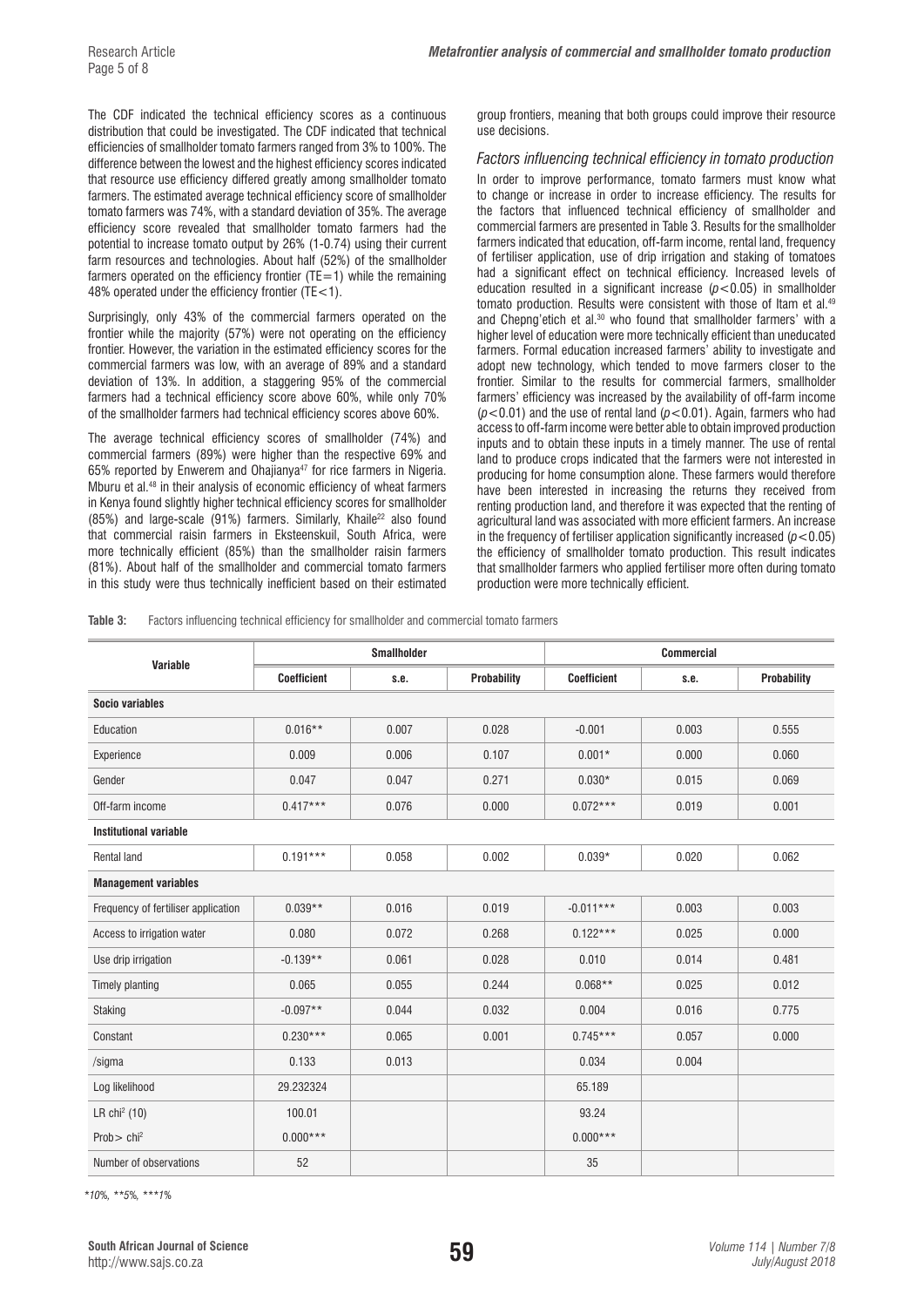The use of drip irrigation ( $p$ <0.05) and staking ( $p$ <0.05) decreased the level of efficiency of tomato production. The results indicated that smallholder farmers who used drip irrigation in the Nkomazi area were technically inefficient. The unexpected negative result was probably because smallholder farmers in the study area lacked the knowledge to use the irrigation technology correctly. Thus the farmers were either under- or over-irrigating the tomatoes. The negative result for staking was not consistent with the results of Gojeh et al.<sup>50</sup> who found that staking was beneficial in tomato cultivation. During the staking process, plants could have been handled incorrectly (and damaged), thus reducing fruit formation, or the weight of the hanging fruit resulted in injury or stress, thereby reducing the quality and size of the fruit. Alternatively, the use of stacking in combination with the use of inefficient irrigation systems (e.g. watering cans and buckets) could have resulted in waterstressed tomato plants. Staking lifts the plant from the ground, thus exposing the plant and soil to the sun and wind. As a result, plants would have required increased irrigation water as a result of increased evapotranspiration. Failure to supply the required water would result in water stress, decreased plant development, decreased fruit formation, and decreased levels of technical efficiency.

The results in Table 3 indicate that experience, gender, off-farm income, rental land, frequent fertiliser application, access to sufficient irrigation water and timely planting had a significant impact on the technical efficiency of commercial tomato farmers. Experience (0.001) and gender (0.030) were positively related and statistically significant at a 10% level. The expectation was therefore that male farmers with more experience would be more efficient in commercial tomato production. Over time, farmers are better positioned to obtain new knowledge and skills necessary for choosing new farm technologies that increase technical efficiency. Also tomato production is labour intensive, especially during planting, weeding and harvesting and, therefore, male farmers are expected to be more efficient than their female counterparts. The results are consistent with the results of Mango et al.<sup>51</sup>

As expected, off-farm income (0.072) for commercial farmers was positively related and statistically significant at a 1% level. It was expected that farmers who had a source of off-farm income were more technically efficient than commercial farmers with no off-farm income. Off-farm income increased the chance for farmers to easily and timeously buy important inputs such as fertiliser and pesticides. Results also indicated that the use of rental land to produce tomatoes  $(p<0.1)$ increased the farmers' technical efficiency. These results were similar to that of Chimai<sup>29</sup> who found that using rented land had a positive influence on efficiency in field crop production because renting land is an added cost to the farmer. The farmer would therefore wish to be more efficient in their production, in order to justify the additional costs of renting land.

It was expected that frequent application of fertiliser would increase farmers' technical efficiency. However, results indicate that frequent fertiliser application reduced commercial farmers' technical efficiency at a statistically significant 1% level. There are a number of possible explanations for the negative relationship to fertiliser application. One possible explanation could be that the farmers over-utilised fertiliser trying to improve output, while the over-utilisation of fertiliser probably resulted in a decrease in tomato output. Another possible explanation could be that the fertiliser was applied at the wrong times. However, it is difficult to tell exactly what the cause of the negative coefficient was, as we did not test for over-application of fertiliser or the timing of fertiliser application.

Access to sufficient irrigation water  $(p<0.01)$  and the timely planting of seedlings (*p*<0.05) increased technical efficiency for commercial tomato production. Results indicated that access to enough water for irrigation in tomato production was important and hence increased technical efficiency. The planting of tomatoes early in the production season (timely planting of tomatoes) would have increased technical efficiency. Commercial farmers indicated that the challenge with late tomato planting in Nkomazi was the weather. During planting, rain could have resulted in blight fungal disease, because the leaves remained wet for extended periods.

## *Tomato farmers' technical efficiency relative to the metafrontier*

The results for the group frontiers indicated that the technical efficiency levels for the smallholder and commercial farmers were different. However, the group frontiers cannot be used to draw a conclusion regarding the similarity or differences in the farmers' resource use management decisions, as the farmers faced different environmental and production conditions. As a result, a metafrontier was estimated to present a common frontier that could be used for comparison of the farmers with the common benchmark. A comparison between the distribution of technical efficiency scores for the group frontiers and relative to the metafrontier is indicated in Figure 2 as a CDF. SMALLHOLDER and COMMERCIAL are used to denote the technical efficiency of the smallholder and commercial tomato farmers, respectively. An asterisk (\*) is used to indicate the technical efficiency relative to the metafrontier.



**Figure 2:** Cumulative probability for the group frontiers (solid lines) and technical efficiency relative to the metafrontier (broken lines).

The CDF indicates that smallholder farmers' technical efficiency relative to the metafrontier (TE\*) ranged from 1% to 100%. The wide range in estimated technical efficiency scores of smallholder farmers indicates the huge variation in resource use efficiency. It is interesting to note that about 38% (1-0.62) of the smallholder farmers were technically efficient (100%) relative to the metafrontier, while nearly 50% of the farmers were efficient relative to the group frontier. A large group of the farmers (58%) had an efficiency score (TE\*) below 40%; as a result the smallholder farmers' average efficiency level relative to the metafrontier was 51% compared to the 74% for the group frontier. Results for the technical efficiency of smallholder farmers indicate that the level of inefficiency estimated relative to the metafrontier was higher than that estimated for the smallholder group frontier. The implication of this result is that the average smallholder farmers found it difficult to compete with the farmers who formed the common benchmark.

The average TE\* score estimated for the commercial farmers was 88% with a standard deviation of 13%. The variation in the estimated TE\* for commercial farmers was much lower than that estimated for the smallholder farmers. Even though some farmers showed a slight decrease in their estimated TE\* compared with the TE estimated from the group frontier, the average TE\* decreased by 1% to 88%. The number of farmers who were producing on the frontier decreased from 43% for the group frontier to 37% for the metafrontier. Therefore, the results indicate that, compared to the common benchmark, the commercial farmers were performing much better than the smallholder farmers, with more commercial farmers operating closer to the common benchmark. This result is similar to that of Temoso et al.<sup>52</sup> who found that commercial beef producers' average technical efficiency relative to the metafrontier (74%) was higher than that of traditional farms (smallholder farmers) (71%) in Botswana.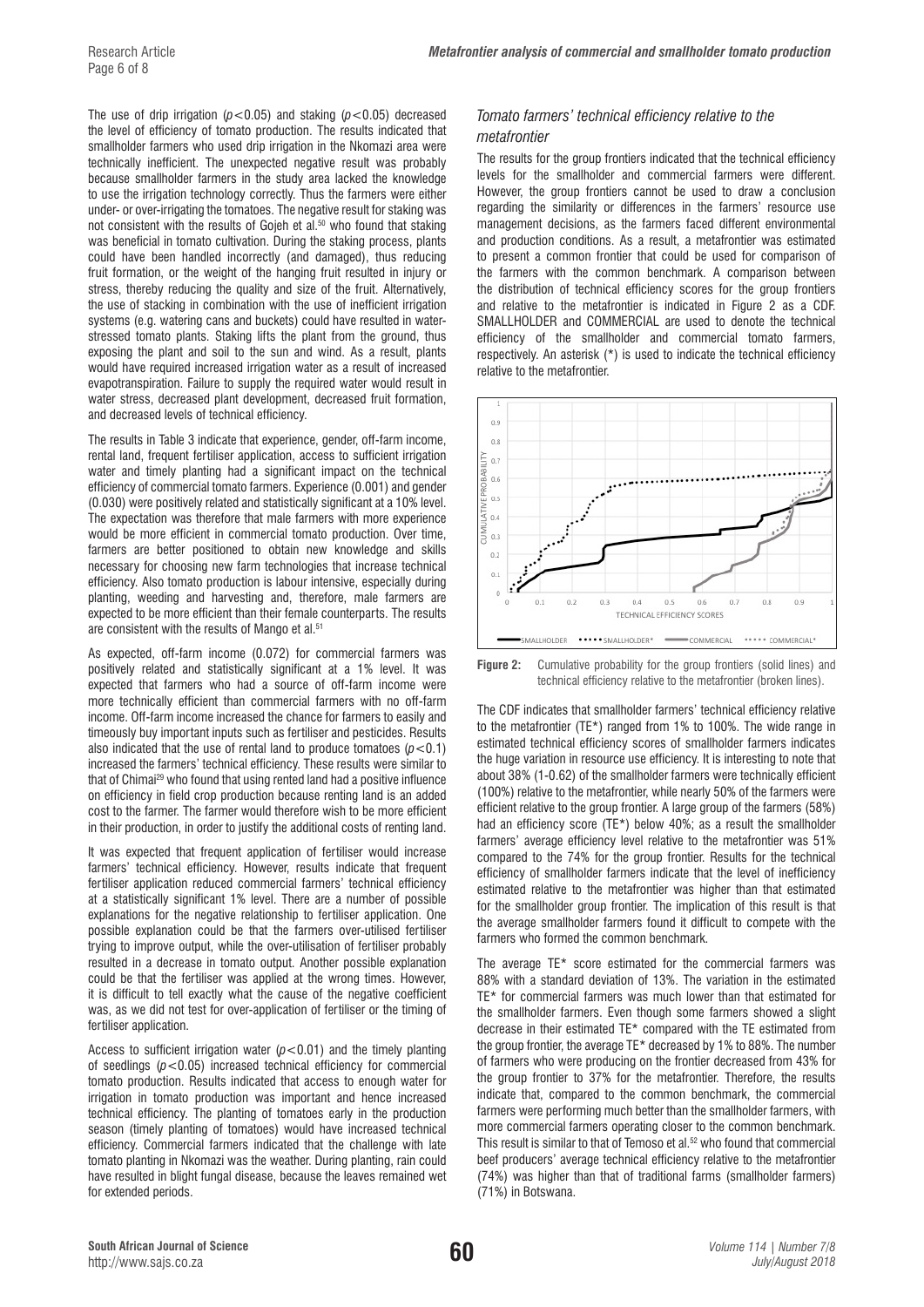# **Conclusion**

Our aim was to investigate the technical efficiencies of smallholder and commercial tomato farmers in the Nkomazi area of South Africa. Identification of the differences in these farmers' technical efficiencies and the factors that influence their level of inefficiency can help identify strategies to move smallholder farmers into commercial markets.

Results for the group technical efficiencies showed that smallholder and commercial tomato farmers were fairly efficient with an average efficiency of 74% and 89%, respectively. There was, however, still some room for improvement, which was highlighted by the large variability in smallholder technical efficiency. In conclusion, both groups of farmers were fairly efficient when compared to their peers. However, some of the commercial and smallholder farmers could still improve their technical efficiency by improving their input use decisions.

The results from the Tobit model show that experience, gender, off-farm income, rental land, frequent fertiliser application, access to sufficient irrigation water and timely planting had a significant impact on technical efficiency of commercial tomato farmers in Nkomazi. Education, off-farm income, rental land, frequent fertiliser application, use of drip irrigation and staking of tomatoes were significant factors for technical efficiency in smallholder tomato production. Results for the factors influencing farmers' technical efficiency indicate that the factors which increased or decreased technical efficiency were different for smallholder and commercial farmers. Only two factors had a significantly positive effect for both groups of farmers: off-farm income and the renting of additional land. The remaining variables indicated that management decisions (frequency of fertiliser applications, use of irrigation and irrigation technology, timely planting and staking) impacted smallholder and commercial farmers' technical efficiency in tomato production. The conclusion is that assistance provided to tomato farmers should focus on production management.

The results for the metafrontier again show that the commercial farmers were fairly efficient in tomato production, with an average efficiency of 88%. The smallholder tomato farmers were much less efficient compared to the metafrontier, with an average efficiency of 51%, although there were some smallholder farmers with scores on the metafrontier. The results therefore indicate that the smallholder tomato farmers would have to make fairly substantial changes to their production practices, which include their production technologies, in order to compete with the farmers who represented the metafrontier. However, it would not make sense for the smallholder farmers to improve their production relative to the metafrontier if they were still under-performing compared with their peers, as measured with the group frontier. Therefore, smallholder farmers must first increase their technical efficiency relative to other smallholder farmers, before aiming to improve relative to the metafrontier and, in so doing, commercial farmers.

A possible means to provide assistance to farmers could be through extension services. However, the extension officers should be trained to provide guidance to farmers regarding appropriate management decisions which would improve farmers' technical efficiency. Farmers should be encouraged to utilise existing agricultural support programmes like *Masibuyele emasimini* ('going back to till the land') that aim to improve farmers' productivity. These support programmes should be tailored to provide production management guidance and not only provide inputs to beneficiaries. However, more empirical research is needed to fully understand the technical efficiency differences between smallholder and commercial farmers. A better understanding of such differences will allow for the development of better systems to assist both smallholder and commercial farmers, and could provide the necessary understanding on how to integrate smallholder farmers into commercial markets.

# **Acknowledgement**

This work was supported by the Agricultural Research Council (ARC) under the Professional Development Program (PDP). Financial and other assistance by the ARC are gratefully acknowledged.

# **Authors' contributions**

J.Z.G.: data collection, data analysis, writing the initial draft, funding acquisition. N.M.: student supervision, writing revisions, critically reviewing the writing.

# **References**

- 1. Greyling JC. The role of the agricultural sector in the South African economy [master's dissertation]. Stellenbosch: Stellenbosch University; 2012.
- 2. Sandrey R, Vink N. Trade and innovation project case study 4: Deregulation, trade reform and innovation in the South African agriculture sector. OECD Trade Policy Working Papers No.76. Paris: OECD; 2008. [http://dx.doi.](http://dx.doi.org/10.1787/240428414841) [org/10.1787/240428414841](http://dx.doi.org/10.1787/240428414841)
- 3. Tshuma MC. Understanding the small-scale agricultural sector as precondition for promoting rural development in South Africa. Afr J Agric Res. 2014;9(31):2409–2418.<https://doi.org/10.5897/ajar12.1631>
- 4. South African Department of Agriculture. The strategic plan for South African agriculture. Pretoria: Directorate Agricultural Information Services; 2001.
- 5. South African Department of Agriculture, Forestry and Fisheries. Strategic plan for smallholder support 2011–2014/15. Pretoria: Directorate of Small Holder Development; 2013.
- 6. Pienaar CJ. Increased water productivity in irrigated tomato production in the smallholder farming community of Giyani [master's dissertation]. Stellenbosch: Stellenbosch University; 2014.
- 7. Nkamleu GB, Nyemeck J, Diakalia S. Metafrontier analysis of technology gap and productivity differences in African agriculture. J Agri Food Econ. 2006;1(2):111–120.
- 8. Obwona M. Determinants of technical efficiency differentials amongst small and medium scale farmers in Uganda: A case of tobacco growers. AERC Research paper 152. Kenya: African Economic Research Consortium; 2006
- Najjuma E. Technical efficiency of tomato production: A comparative study between small scale green house and open field tomato farmers in Kiambu. J Agr Policy. 2017;1(1):16–36.
- 10. Shrestha RB, Huang WC, Pradhan U. Evaluating the technical efficiency of smallholder vegetable farms in diverse agroecological regions of Nepal. Int J Food Agric Econ. 2016;4(4):97–112.
- 11. Belete A, Setumo MP, Laurie SM, Senyolo MP. A stochastic frontier approach to technical efficiency and marketing of orange fleshed sweet potato (ofsp) at farm level: A case study of KwaZulu-Natal Province, South Africa. J Hum Ecol. 2016;53(3):257–265.
- 12. Malinga NG, Masuku MB, Raufu MO. Comparative analysis of technical efficiencies of smallholder vegetable farmers with and without credit access in Swaziland: The case of the Hhohho Region. Int J Sustain Agric Res. 2015;*2*(4):133–145. [https://doi.org/10.18488/](https://doi.org/10.18488/journal.70/2015.2.4/70.4.133.145) [journal.70/2015.2.4/70.4.133.145](https://doi.org/10.18488/journal.70/2015.2.4/70.4.133.145)
- 13. Etim NA, Udoh EJ. Identifying sources of efficiency among resource poor indigenous vegetable farmers in Uyo, Nigeria. Int J Food Agric Econ*.*  2014;2(1):33.
- 14. Donkoh SA, Tachega M, Amowine N. Estimating technical efficiency of tomato production in Northern Ghana. Am J Exp Agr. 2013;3(1):56–75. [https://doi.](https://doi.org/10.9734/AJEA/2013/1447) [org/10.9734/AJEA/2013/1447](https://doi.org/10.9734/AJEA/2013/1447)
- 15. Khan REA, Ghafar S. Technical efficiency of tomato production: A case study of District Peshawar (Pakistan). World App Sci J. 2013;28:1389–1392.
- 16. Ogunniyi LT, Oladejo JA. Technical efficiency of tomato production in Oyo State Nigeria. Agr Sci Res J. 2011;1(4):84–91.
- 17. Abdulai A. Resource use efficiency in vegetable production: The case of smallholder farmers in Kumasi metropolis [master's dissertation]. Kumasi: Kwame Nkrumah University of Science and Technology; 2006.
- 18. Karunarathna M. Estimating technical efficiency of vegetable farmers in Anuradhapura District in Sri Lanka. J Econ Res*.* 2014;2(2):55–67.
- 19. Sartorius Von Bach HJ, Townsend RF, Van Zyl J. Technical inefficiency of commercial maize producers In South Africa: A stochastic frontier production function approach. Agrekon. 1998;37(2):162–170. [https://doi.org/10.1080/](https://doi.org/10.1080/03031853.1998.9523502) [03031853.1998.9523502](https://doi.org/10.1080/03031853.1998.9523502)